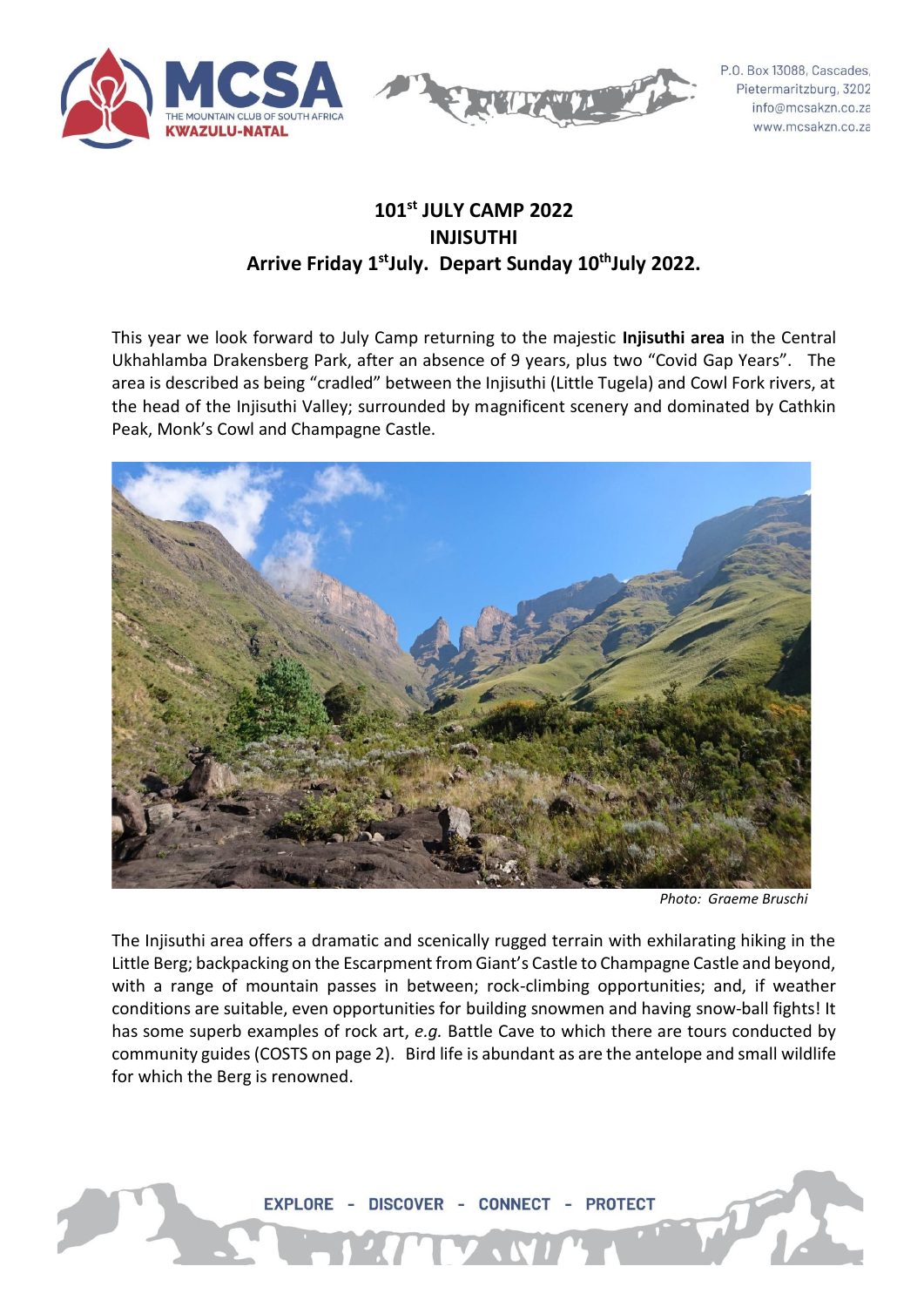The ruggedness of the terrain has precluded the development of the road beyond the beautiful, small, hutted Camp. Base Camp will be in the minimally developed Injisuthi Camp Site. It is very inviting and well-maintained, with mown areas for tents, ablution facilities, running water and sufficient longer grass and trees for a pleasing degree of privacy and good shelter from the wind that has been a most unwelcome visitor in the past. Holding our July Camp here will also please the many Campers who revelled in the 'home comforts' we enjoyed at the Centenary July Camp. Our Camp Site is within easy walking distance from the sign-posted parking site, just before the Injisuthi Camp Office at the hutted Camp.

The Base Camp runs for 9 nights **Friday 1 th to Saturday 9th July 2022,** to fit in with the school holidays. Campers are most welcome to attend for just a few days or for the whole period.

### **JULY CAMP 2022 will offer**:

- $\circ$  Superb sub-camps and long hikes in the Little Berg and/or on the Escarpment
- o Satisfying day walks with views, forests, waterfalls, streams and spectacular rock formations
- o Excellent opportunities for game viewing, bird-watching and Berg photography
- o Visits to rock-art sites
- o Time to absorb the incredible beauty of the area
- o Opportunities for rock leaders to organize parties to do some rock-climbing
- o Fishing for the ardent or the casual fisherfolk.
- $\circ$  Basic catering a tradition that includes hearty open-fire meals at Base Camp and the standard selection of provisions for sub-camps and day trips.
- $\circ$  A campfire enclosure where after supper, weather permitting, we can gather for a singsong, chat, maybe a drink or two of your own favourite tipple and some of your own snacks or hot cocoa which the Camp provides.
- o Hot water and showers.
- $\circ$  A luxury we do not always enjoy: you will be able to drive to your chosen camp-site to off-load your kit and then return your vehicle to the demarcated parking lot. At Base Camp we wish to retain that important ambience of being close to nature in the mountains.

## **COSTS**

**JULY CAMP FEES:** R375 per person per night or R250 per night for those aged under 12 years. Payment includes three meals and the overnight fees of the Reserve, now R140pppn.

**Non MCSA members:** R100 once off. Can be redeemed against future membership of KZN Section of the MCSA.

**TOURS TO PLACES OF INTEREST:** Conducted by community guides: 5 – 6 hours to Battle Cave. R200 per person with a minimum party size of four OR without a guide the entrance is R80 per person. (Campers to book independently at the Office).

**TIPS**: Please remember the cooks. They rise at day-break to serve coffee at your tent and are on duty until after supper's washing up.

**FISHING ROD FEES**: Available from the Injisuthi Office.

**MAPS**: See page 4. Map No 3 (roughly R50) and an Injisuthi A4-sized map (R5) can be purchased from the Office. The MCSA set of Drakensberg maps (R10 each) will be available at our Base Camp.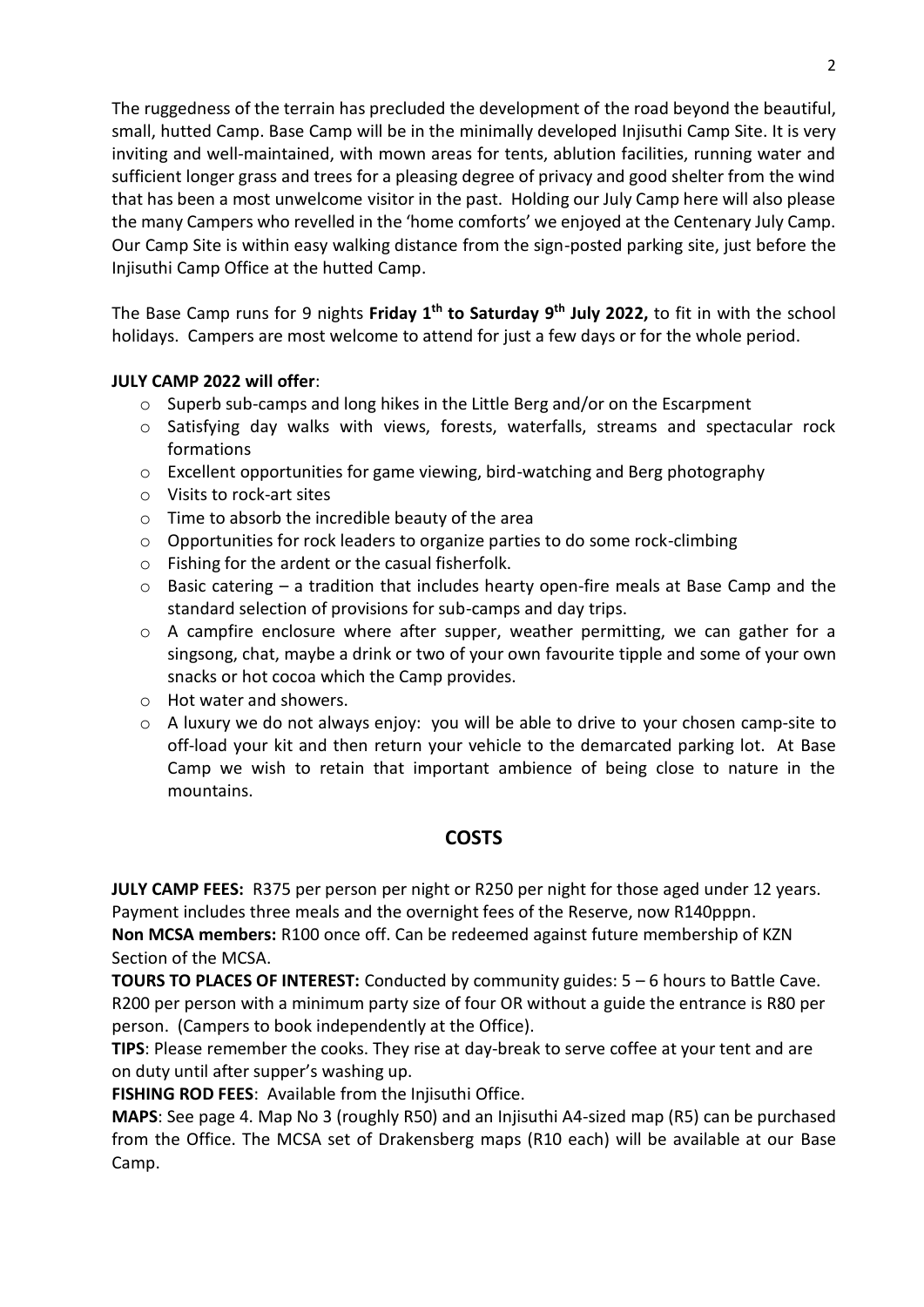**CARDS and PASSPORTS:** MCSA members are required to carry their current MCSA membership cards. Those intending to go onto or to traverse the Escarpment must also carry their Current Passports.



 *Photo: Graeme Bruschi*

**PLEASE DO BOOK EARLY TO AVOID DISAPPOINTMENT** Numbers may be restricted.

**CANCELLATIONS:** Refunds will be given if cancellation notice is received before May 31<sup>st</sup> 2022 and we reserve the right to retain a 20% booking fee.

**SUB-CAMP LEADERS:** need to book caves with us in advance OR directly at the Office.

**NON-MCSA MEMBERS:** are most welcome. Let us introduce you to the mountains and our Club. **CHILDREN:** They are our future and also are most welcome. Children must be accompanied by an adult who will take full responsibility for their welfare and safety.

**LEVEL OF FITNESS AND EQUIPMENT:** Activities will be of varying levels of difficulty. A minimum of 3 people should venture out from Base Camp together. If joining a group on more strenuous hikes, ensure that you are of comparable fitness so that all will enjoy the experience. The Leaders will describe their trips so do consult with them beforehand.

### **APPLICATION TO ATTEND**

Please use the on-line form using this link

<https://forms.gle/fBkLAsu5KS4XqjE29>

**Payment to confirm booking must please be made before 31st May 2022.**  EFT PAYMENTS ONLY Proof of payment is not required

MCSA (KZN) Branch STANDARD BANK ACCOUNT NO: 051207141, Branch code: 051001 REFERENCE: JC (for July Camp) then surname and initials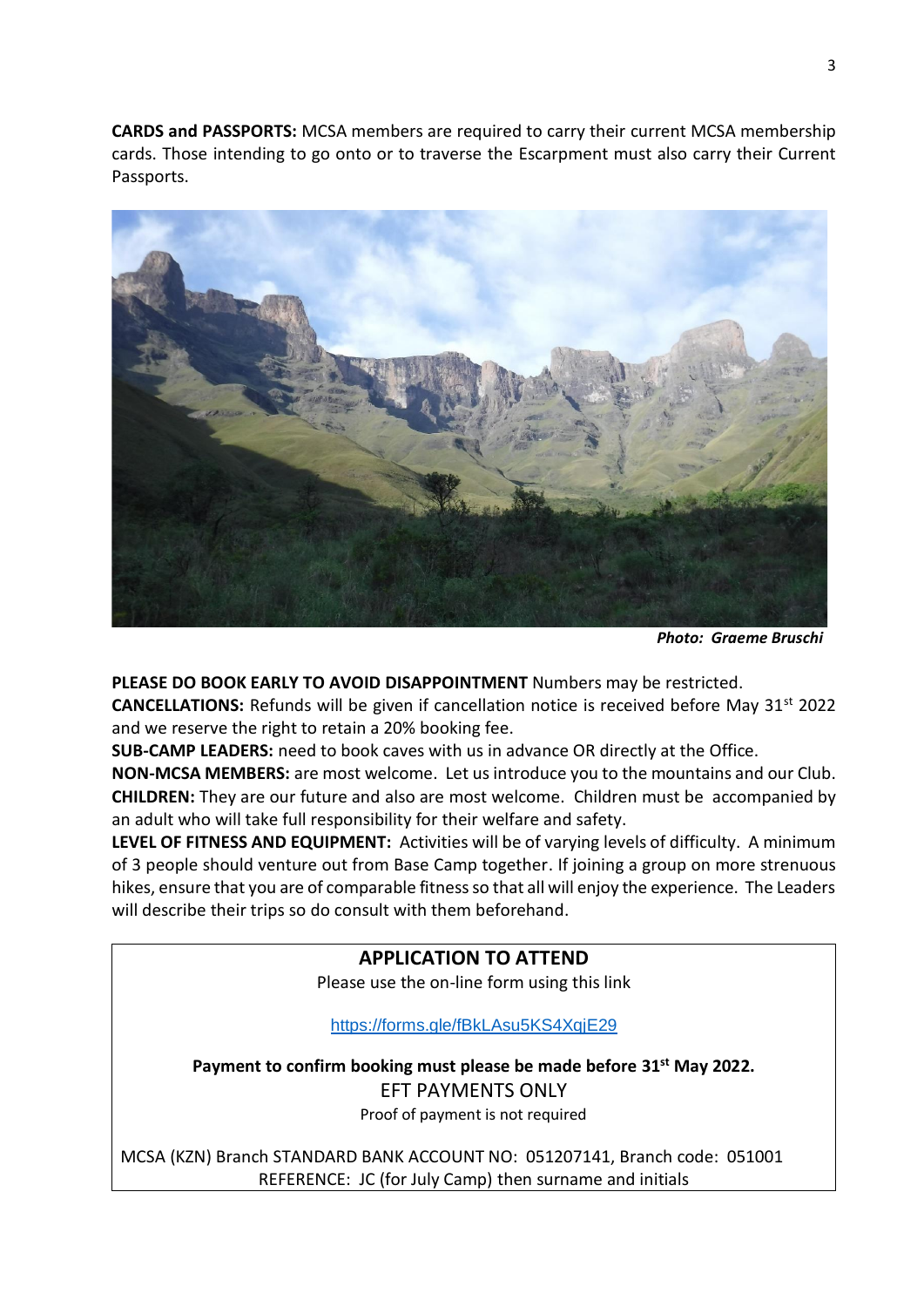# **CHECK-LIST OF ESSENTIAL ITEMS and KIT**

### **Sub-zero temperatures can be expected. Strong winds, snow or rain are not uncommon.**

**TENT -** Please bring your own mountain tent. If you plan to take your Base Camp tent subcamping, there is a large MCSA tent where you can store excess kit.

**BEDDING -** Bedding rated for sub-zero temperatures is very strongly recommended.

**CLOTHING** - Sun-hat and high SPF sun-screen cream - generally the days are sunny and mild. Waterproof and windproof gear are a necessity along with beanie, scarf and gloves - definitely the nights are intensely cold.

Suitable boots for both hiking and strolling. These should be sturdy, supportive, water repellant and with strong Vibram–type soles. Comfortable light footwear for Base Camp. **RUCKSACK -** Appropriate to intended activities.

### **IN ADDITION:**

- o **Torch** and spare batteries.
- o **Toiletries:** please include biodegradable soap/shampoo and a towel**.** Lip ice and hand cream are recommended. In Base Camp ablution facilities are provided.
- o **Zip-lock bags (for sub-camps) and larger rubbish bags**(for ALL the rubbish you generate).
- o **Water bottle/s.**
- o **Mess kits do not rely on Base Camp** for eating utensils. Please bring a plate, bowl, knife, fork and spoon for use in Base Camp and especially on sub-camps and day hikes.
- o **Plastic bucket or basin**, for water and clothes washing. Biodegradable washing powder.
- o **Sweets, snacks, drinks**: to share at the campfire or while sub-camping or on day trips
- o **Specific dietary needs, medication and first-aid equipment.**
- o **Sanitizer and masks.** For use in accordance with Government regulations.
- o **Cash** (COSTS on page 2).
- o **MCSA membership card and passport.**

### **IF REQUIRED**:

- o **Trekking poles.**
- o **Small folding chair or stool**. When gathering at the boma fire, please place your chair in the rear rows, where you still will benefit from the warmth and beauty of the campfire without preventing others sitting on the ground from doing so.
- o **Maps.** If you want to plan your trip in advance or acquaint yourself with the area, the relevant maps that are available for sale in the Office, or from Ezemvelo, P O Box 13609, Cascades, 3202 or [customerservice@kznwildlife.com.](mailto:customerservice@kznwildlife.com) at R50-R100 each are: Hiking Map no. 3: Giant's Castle and Injisuthi. Hiking Map no. 2: Cathedral Peak and Monk's Cowl.

The MCSA Berg maps will be available for sale in Base Camp at R10 a set.

- o **Gas Stove** (and fuel containers) for day walks and or sub-camps, not for use at Base Camp. **Open fires or candles are NOT permitted anywhere**.
- o **Billy cans, containers, plastic bags** for sub-camp group catering/day-hike lunch. Your Leader can select the best equipment for the trip. (**NB** Plastic bags are **NOT** provided).
- o **Harness and climbing equipment**. If a Leader is available and such a party can be arranged privately.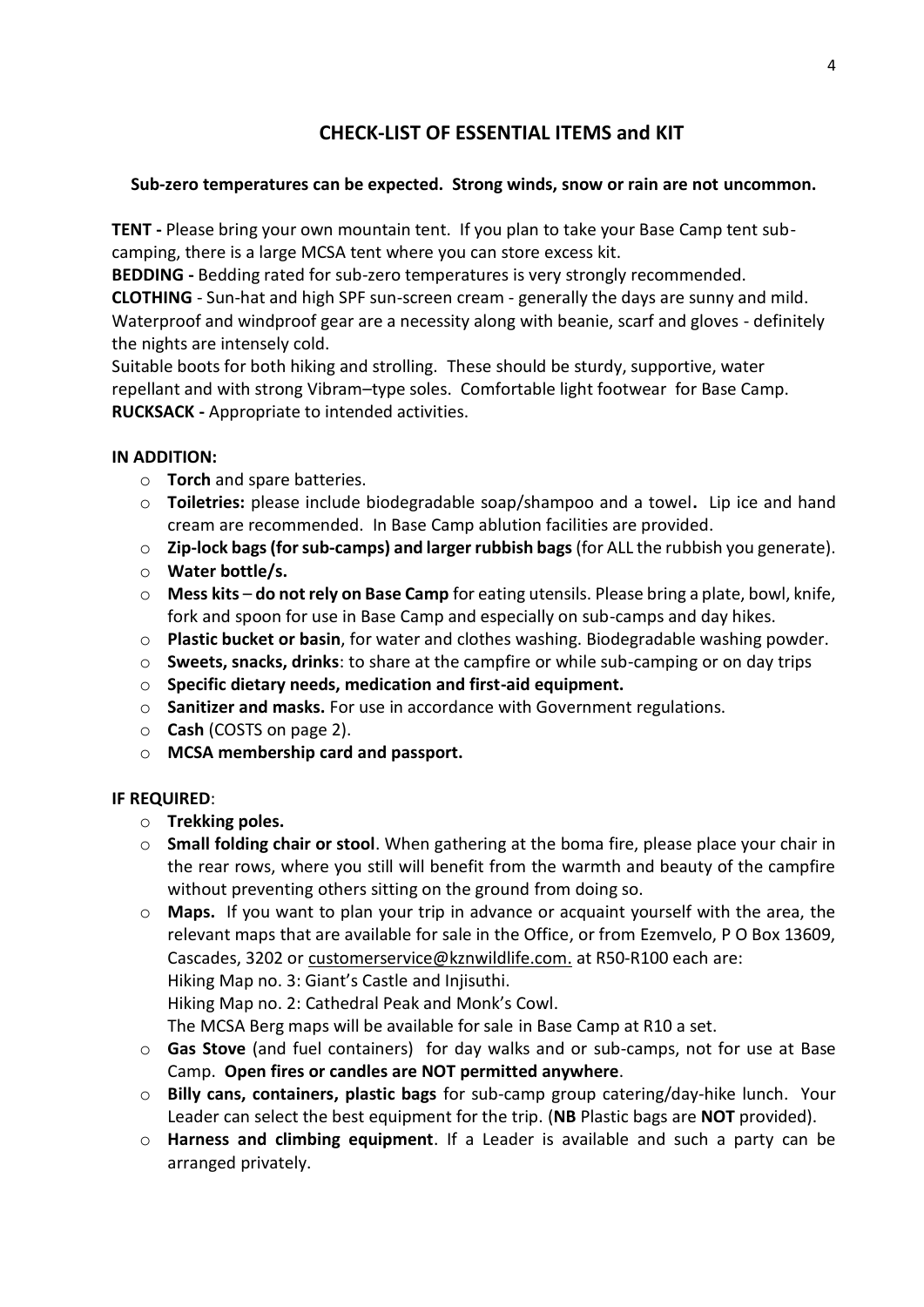#### **CATERING**

- $\circ$  Our cooks will provide three meals per day according to their prepared menu.
- $\circ$  Pre-packed, lightweight food is provided for collection for sub-camping trips.
- o Leaders who would like to plan their sub-camp catering in advance may request a copy of the food list *via* e-mail.
- $\circ$  We try to cater for vegans and vegetarians by providing vegetables and cheese separately but no specific dish is reserved for them.
- $\circ$  If you have specific dietary needs you are advised to provide your own supplements to the basic catered fare.

## **DIRECTIONS TO THE BASE CAMP**

**Access to the Injisuthi Camp is from 07:00 to 17:00.** If you are going to be late, please phone the Reserve Manager, Mr Dennis Miya, 036 431 9000 (office hours) or 072 4206 981 (after hours). He will inform the Officer stationed near the gate.

**From DURBAN/PMB**, take the **N3**. Glide off at **Exit 179, Estcourt North** and turn **LEFT** towards **LOSKOP**. After approximately 24 kilometres on a reasonably-maintained tarred road through rural settlements, turn **LEFT** at the sign-posted **INJISUTHI JUNCTION**.

**From GAUTENG,** one could **EITHER** take the **N3** easy (toll) freeway all the way to **Exit 179, Estcourt North** and turn **RIGHT** towards **LOSKOP**. Then as above.

**OR**

**From GAUTENG/FREE STATE**, Olivier's Hoek is in poor condition. A better route is the **N3** to **Harrismith**, then the **R74** to **Winterton.** Pass through Bergville and on entering **WINTERTON** turn **RIGHT** opposite a garage, and over a railway line, on the **R600** towards the **Champagne Resorts**. At the **four-way cross-roads and stop street** (at Thokozizwe Centre and other shops) turn **LEFT** towards **LOSKOP**. From this four-way crossroadsthere are approximately 7 kilometres of reasonably-maintained tarred road before the sign-posted **INJISUTHI JUNCTION**. Turn **RIGHT**.

The **INJISUTHI JUNCTION** can be distinguished as a heavily populated area with its bus stop and taxi rank, so do look out for that signpost to **INJISUTHI.** At all times, and especially from this point, please be aware of the speed restrictions, **pedestrians, livestock and other vehicles** on the roads**.** Continue on this road the rest of the way right into Injisuthi (spelling varies on the signs).Due to the high rural population density in this area, we are not putting up the usual MCSA signs.

**THE CONDITION OF THE ROAD** from the Injisuthi turn-off is tarred some of the way but varies greatly in places and is unpredictable, due to the weather and traffic density. The last 12 kilometres of dirt road before the Reserve gates have recently been improved but recent heavy rains may have caused damage. After the Reserve gates, the road is still pot-holed and due for repair. The Injisuthi Reserve staff are pushing very hard for this to be done before July.

On approaching Injisuthi hutted camp, you will see our Base Camp site discretely tucked away to your right. At our first MCSA road sign turn **RIGHT.** You can drive in and **unpack your car at your chosen camp spot and then drive out promptly** to the MCSA posted parking area up towards the office to avoid congestion and parking on someone else's spot!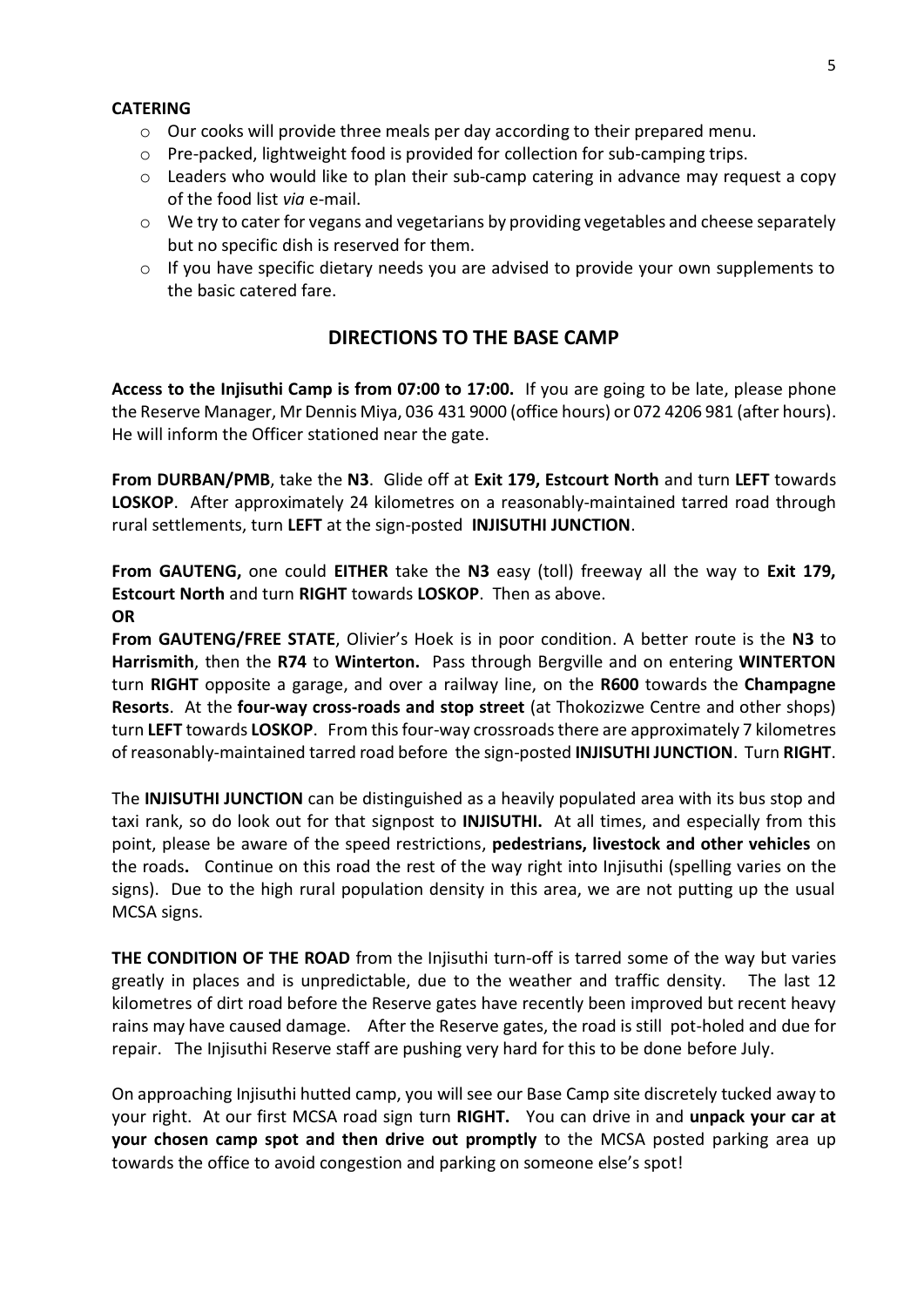# **RULES AND REGULATIONS - INCLUDING COMPLIANCE WITH THE EZEMVELO KZN WILDLIFE ENVIRONMENTAL MANAGEMENT PLAN**

July Camp endorses a comprehensive system of environmental practices that address, *inter alia*, conditions of access, admissible structures, services, monitoring, auditing and decommissioning, reinstatement and rehabilitation, pollution and the impact of the event on soil, animals, vegetation and other area users.

#### **GENERAL : All standard conservation codes must be practised. We represent the MCSA.**

#### **WATER QUALITY**

The Berg is the main watershed for KwaZulu-Natal, so all Campers are required to use biodegradable soaps and shampoo and to ensure that grey water is dispersed directly onto a grassed area and not into a watercourse. When out of Base Camp, all Campers are required to observe bush-toilet etiquette.

#### **SOIL CONSERVATION**

No soap/shampoo of any kind to be used in the streams and rivers. Please wash and rinse yourself, your hair and your clothes on the bank, sufficiently far from the river so that the water does not flow directly back into the river or stream**.**

#### **WASTE**

The principle of **'what we carry in, we carry out'** applies**.** Participation in July Camp is on the understanding that each Camper will carry out ALL the rubbish he/she generates both in Base Camp and on day-trips or sub-camps. ALL used hygiene items on sub-camps must be stored in a sealed bag until disposed of into the designated containers in the toilets at Base Camp.

#### **CLIMBING**

Any leader intending to undertake rock climbs is required to be fully familiar with the **Bolting Policy** as developed by the KZN Section of MCSA and KZNWildlife.

**NOISE is not permitted**. This includes technically augmented music, radios and drones. The sense of peace and nature's environment is not to be disturbed or invaded.

#### **MONITORING**

The site is monitored for environmental impact before and after the event.

### **FLORA and FAUNA**

If any sensitive species *(e.g.* vulture, lammergeyer or oribi) are seen**,** please notify the Office promptly so that the KZNWildlife specialists can be better informed.

#### **OPEN FIRES**

**NOT PERMITTED ANYWHERE.** Very special concession is made for the Base Camp catering team and for our evening camp-fires within the Boma. Both are strictly controlled. Sub campers may use small gas cookers with great care but NOT AT BASE CAMP due to the potential of fire accidents among the larger group of campers.